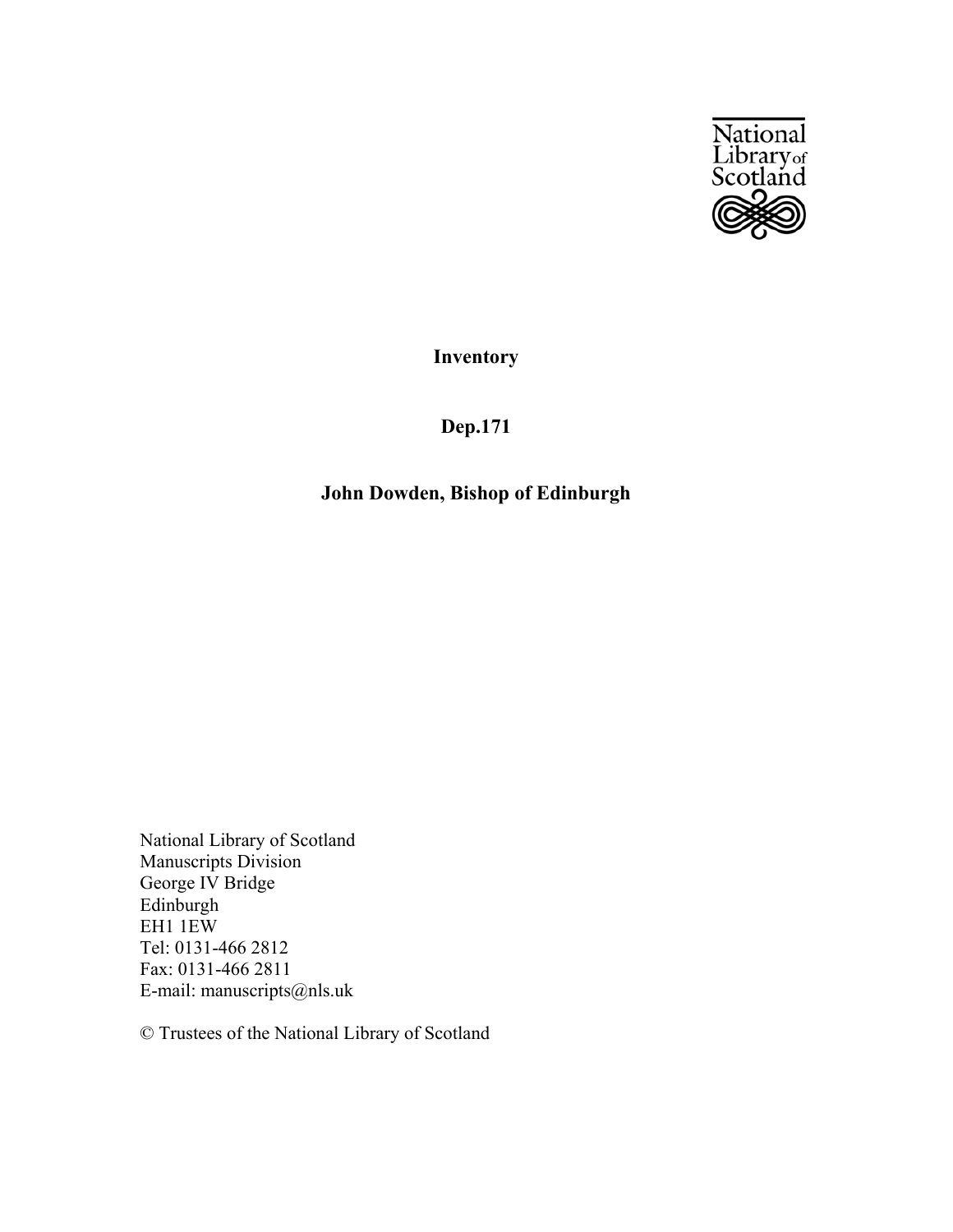- 1. Letters, 1858-86 of John Wheeler Dowden to and concerning his son, John Dowden.
- 2. Letter, 1875 of John Wheeler Dowden to his son, Edward Dowden.
- 3. Letters, 1866, n.d., of Alicia Dowden to her son, John Dowden.
- 4. Letters, 1876-96, n.d. of John Dowden to Edward Dowden, with some typescript copies.
- 5. Letters, 1862-79 of Edward Dowden (a few written for him by his second wife, Elizabeth D Dowden) to John Dowden, and some poems of the former.
- 6. Letters, 1880-9 of Edward Dowden to John Dowden.
- 7. Letters, 1890-1909 of Edward Dowden to John Dowden.
- 8. Letters, n.d. of Edward Dowden to John Dowden.
- 9. Letters, 1859 of John Dowden to his father, mother and sister.
- 10. Letters, 1896, 1906 of John Dowden to his wife and children during visits to America and Norway.
- 11. Letters, 1861-80 to John Dowden, including letters of Harriet Martineau (1, 1861), Cardinal John H Newman (1, 1874), James Martineau (1, 1874).
- 12. Letters, 1881-5 to John Dowden, including letters of Henry Wace (1, 1881), David Masson (1, 1882), Randall T Davidson (2, 1883-4), Peter G Tait (3, 1883- 4), R F Littledale (1, 1884), Thomas G Law (1, 1884), Cardinal Newman (1, 1884).
- 13. Letters, 1886-90 to John Dowden, including letters of T G Law (1, 1886), John S Blackie (copy, 1886), William F Skene (1, 1887), R T Davidson (4, 1888, 1890), J Wickham Legg (1, 1890).
- 14. Letters, 1891-4 to John Dowden including letters of J S Blackie (1, 1891), R T Davidson (2, 1892), J W Legg (4, 1893-4), T G Law (1, 1893).
- 15. Letters, 1895 to John Dowden, including letters of E Gordon Duff (1), T G Law (4), A Campbell Fraser (1).
- 16. Letters, 1896-1900 to John Dowden, including letters of George P Johnston (1, 1896), Sir James Balfour Paul (1, 1896), Sir John Ninian Comper (1, 1897), Francis C Eeles (2, 1899-1900), J W Legg (1, 1900), T G Law (1, 1900).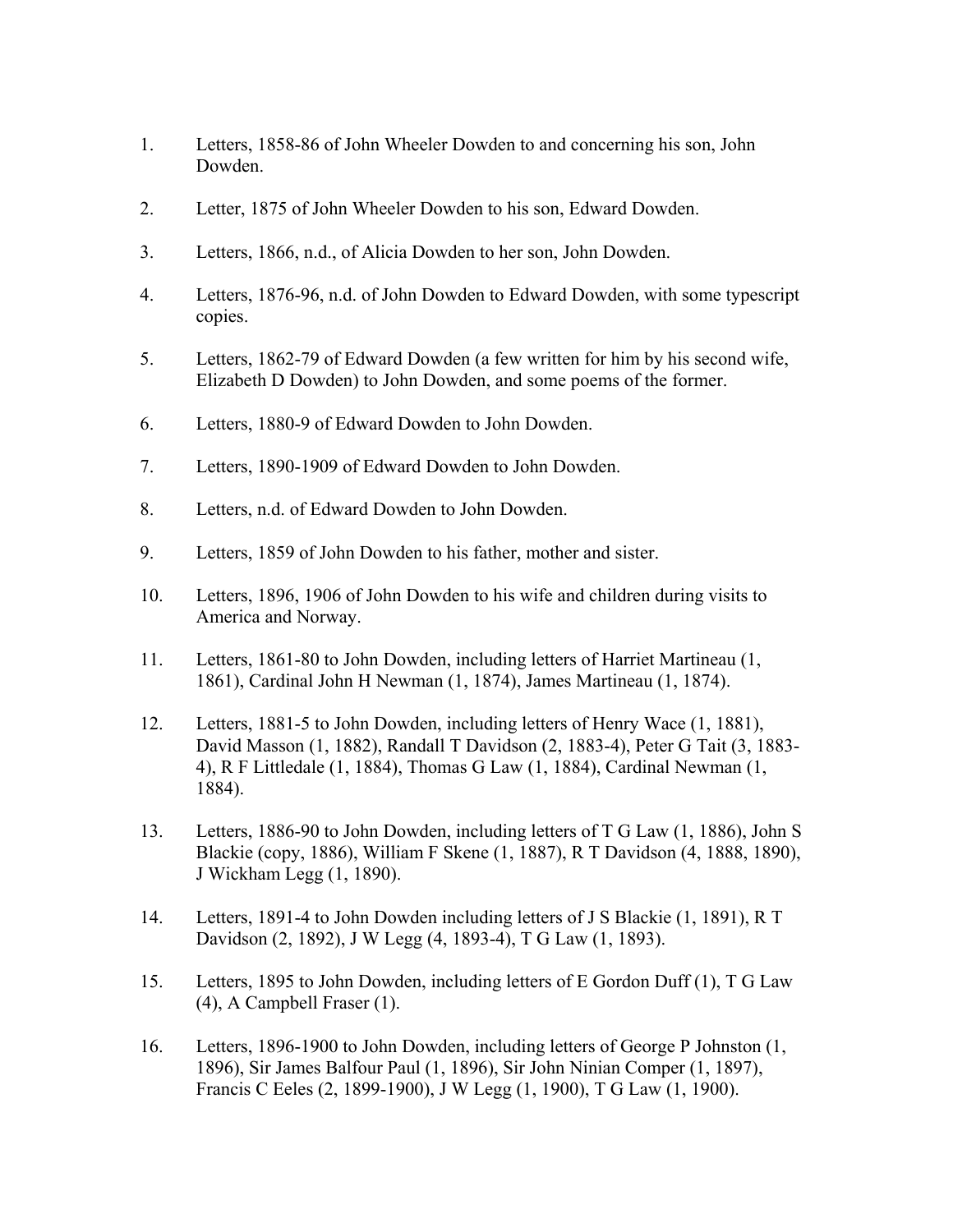- 17. Letters, 1901-3 to John Dowden including letters of J Maitland Thomson (25, 1901-3), T G Law (32, 1901-3), E G Duff (1, 1902), Percy Dearmer (3, 1902), F C Eeles (7, 1902-3), Peter Hume Brown (1, 1903).
- 18. Letters 1904-6 to John Dowden including letters of J M Thomson (19, 1904-5), J W Legg (1, 1904), R T Davidson (1, 1904), F C Eeles (2, 1905-6), David Hay Fleming (2, 1906), Donald Mackinnon (1, 1906), Thomas Ross (1, 1906).
- 19. Letters, 1907-8 to John Dowden including letters of J M Thomson (4, 1907-8), D H Fleming (23, 1907-8), Sir J B Paul (1, 1907), Niall D Campbell,  $10^{th}$  Duke of Argyll (2, 1907), P Hume Brown (3, 1907-8), Archbishop James A Smith (1, 1907), Donald Mackinnon (2, 1907), Methuen & Co (1, 1907), Andrew Lang (1, 1908), J W Legg (2, 1908), R T Davidson (1, 1908), G P Johnston (1, 1908), David A E Lindsay, Lord Balcarres, later  $27<sup>th</sup>$  Earl of Crawford (4, 1908).
- 20. Letters 1909-10, n.d. to John Dowden, including letters of D H Fleming (3, 1909), E G Duff (1, 1910), J S Blackie (6 + proof, n.d.), G Baldwin Brown (1, n.d.), R T Davidson (1, n.d.), A Campbell Fraser (1, n.d.), T G Law (2, n.d.).
- 21. Letters and papers concerning Dowden genealogy, and photographs, 1892-1934, n.d.
- 22. Letters to Miss E H Dowden 1910-20, including 5 letters 1910-11, 1914 of J Maitland Thomson and single letters of R T Davidson (1910), R S Lorimer (1910), Thomas Ross (1910), D Hay Fleming (1914) and Messrs Rivington (1914).
- 23. Letters, 1921-5 to Miss E H Dowden.
- 24. Letters, 1926-31 to Miss E H Dowden including 4 letter, 1928-9, of D Hay Fleming and 2 letter (1929) of Iain H Mackay Scobie.
- 25. Correspondence and papers 1932-40, n.d. of Miss E H Dowden including single letters of G P Johnston (1932) and J Maitland Thomson, (n.d.) and typed copies of correspondence (late  $18<sup>th</sup>$  cent) of bishops of the Episcopal Church of Scotland.
- 26. Correspondence, (1910-14, n.d.) of Anthony Mitchell concerning projected biography of John Dowden and other biographical material.
- 27. Letters, 1859, 1877, 1910 of and to Edward Dowden.
- 28. Personal documents including certificates from Trinity College, Dublin, 1859, 1864; passport, 1862; admission as deacon, 1864, and priest, 1865 and consecration as bishop, 1886.